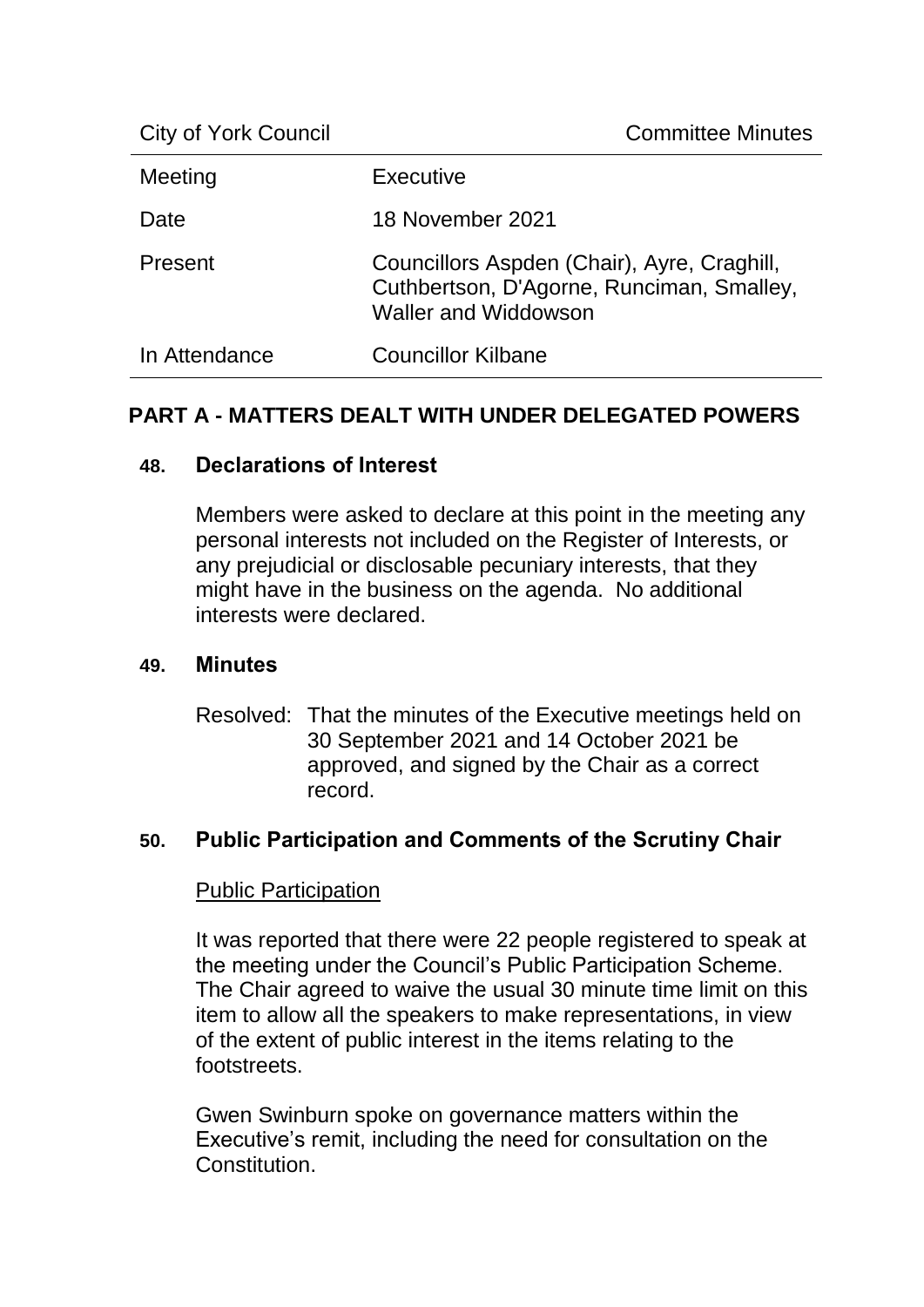The following spoke on **Agenda Item 5** (My City Centre Strategic Vision – Adoption of Vision and Next Steps):

Steve Secker, of York Property Forum and a member of My City Centre Steering Group, spoke in support of the proposals.

Cllr Douglas supported the proposals, with the caveat that Make It York must take on board feedback and listen to residents.

Jamie Wood queried why only blue badge holders and disabled cyclists were excluded from the city centre.

Cllr Vassie was disappointed to see no mention of public transport and suggested the trialling of an electric shuttle bus.

The following spoke on **Agenda Item 6** (Strategic Reviews of City Centre Access and Council Car Parking):

Kate Ravilous stressed that York must be accessible to all, and asked Members to defer the decision on the Car Parking review.

Rob Ainsley, of York Cycle Campaign, urged Members to explore options for a trial cycle route and blue badge cycling in the centre.

Cristian Santabarbara, representing pedal cycle couriers, urged Members to consider the recommendations in the Martin Higgitt report (Annex 7)

Johnny Hayes criticised the data and methodology of the Car Parking review and said it should be rejected.

The following spoke on **Agenda Item 6** (as above) **and Agenda Item 7** (Consideration of Changes to the City Centre Traffic Regulation Order):

Helen Jones, on behalf of York Disability Rights Forum, said that banning blue badge holders was discrimination and there were other solutions that would meet counter-terrorism requirements.

Andrew Lowson, of York Bid, highlighted the success of the footstreets extension, while agreeing that the city centre should be safe and accessible for all.

Cllr Melly noted the benefits of excluding traffic from the city centre but stressed this did not require excluding blue badge holders.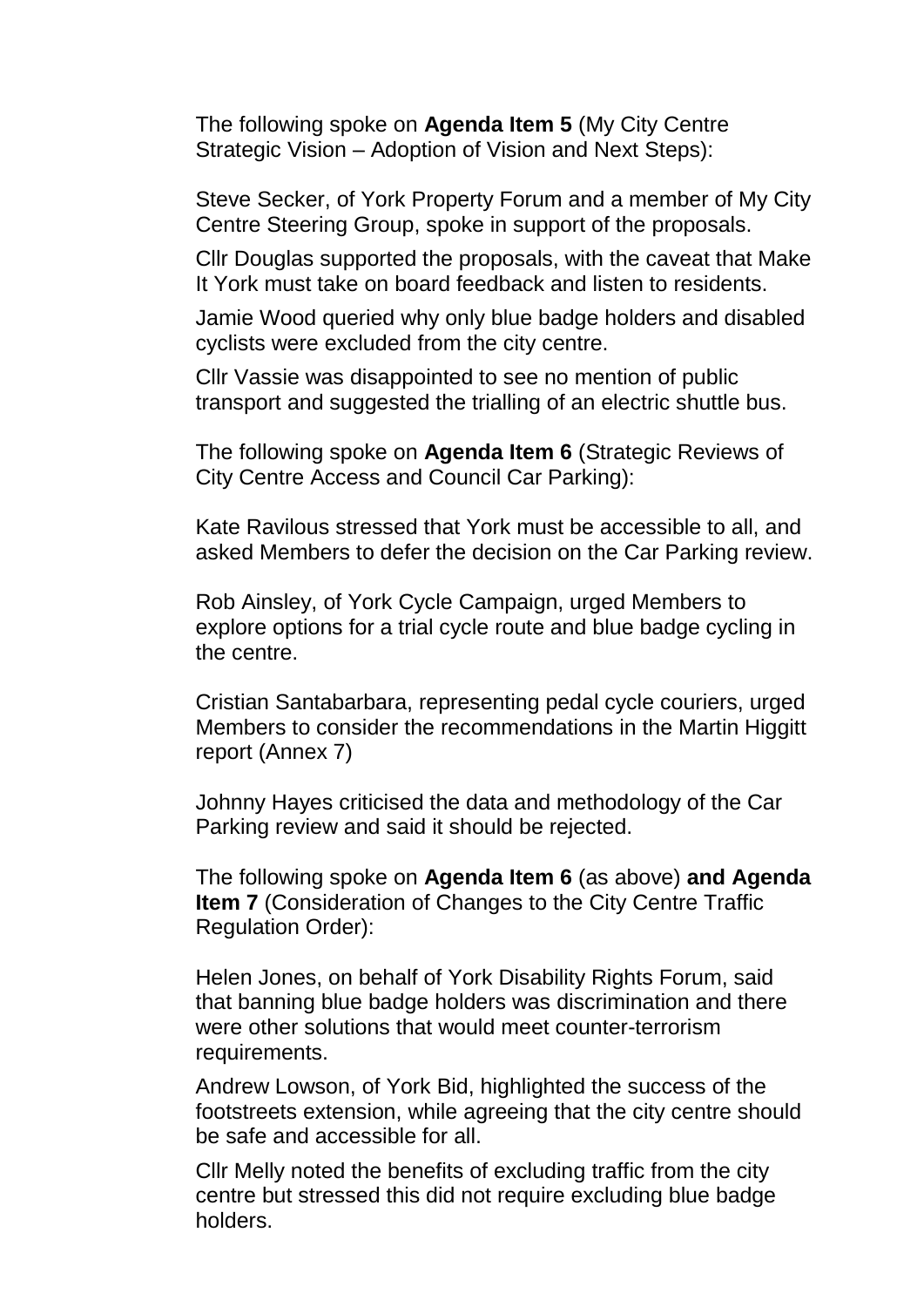Jane Albon supported the proposed access improvements, but requested an 'green badge' exit facility for disabled people such as her young granddaughter.

Sophie Jewett, as the owner of a business on Castlegate, highlighted the complexities of the situation there, stressing that it was not a case of businesses versus disabled people.

Cllr Lomas pointed out that consultation was not mitigation and that the proposals would have a disproportionate impact on disabled people.

Simon Williams, of the Federation of Small Businesses, highlighted the effects of access restrictions on some businesses and said there was need to focus on the practicalities of access for all.

The following spoke on **Agenda Item 7** (as above):

Diane Roworth urged Members to reject the proposals and work with those affected to find a solution. She circulated a statement supported by a number of organisations.

Ian Gillies said that the council should do more to bar unauthorised vehicles from the city centre and should prioritise access for blue badge holders over pavement cafes.

Alison Hume spoke against the proposals on behalf of York Accessibility Action, with reference to the petition she had started in 2020, which had been signed by 2,200 people *(this was circulated to Members at the meeting)*.

Andrew Morrison, of York Civic Trust, supported the council's ambitions for the city centre but said more innovative and collaborative solutions were needed to realise them.

Anna Baldwin, on behalf of the Sight Loss Council, said that some venues were becoming inaccessible to those using buses and taxis; the council should meet people to work out solutions.

Karen Woodward, Office Manager for York Wheels, spoke on **Agenda Item 8** (Dial & Ride: Funding and Delivery Arrangements), supporting the proposals in the report.

#### Written Comments

Written comments were received from:

• Susan Leadley - on behalf of her disabled daughter, on lack of access to the footstreets;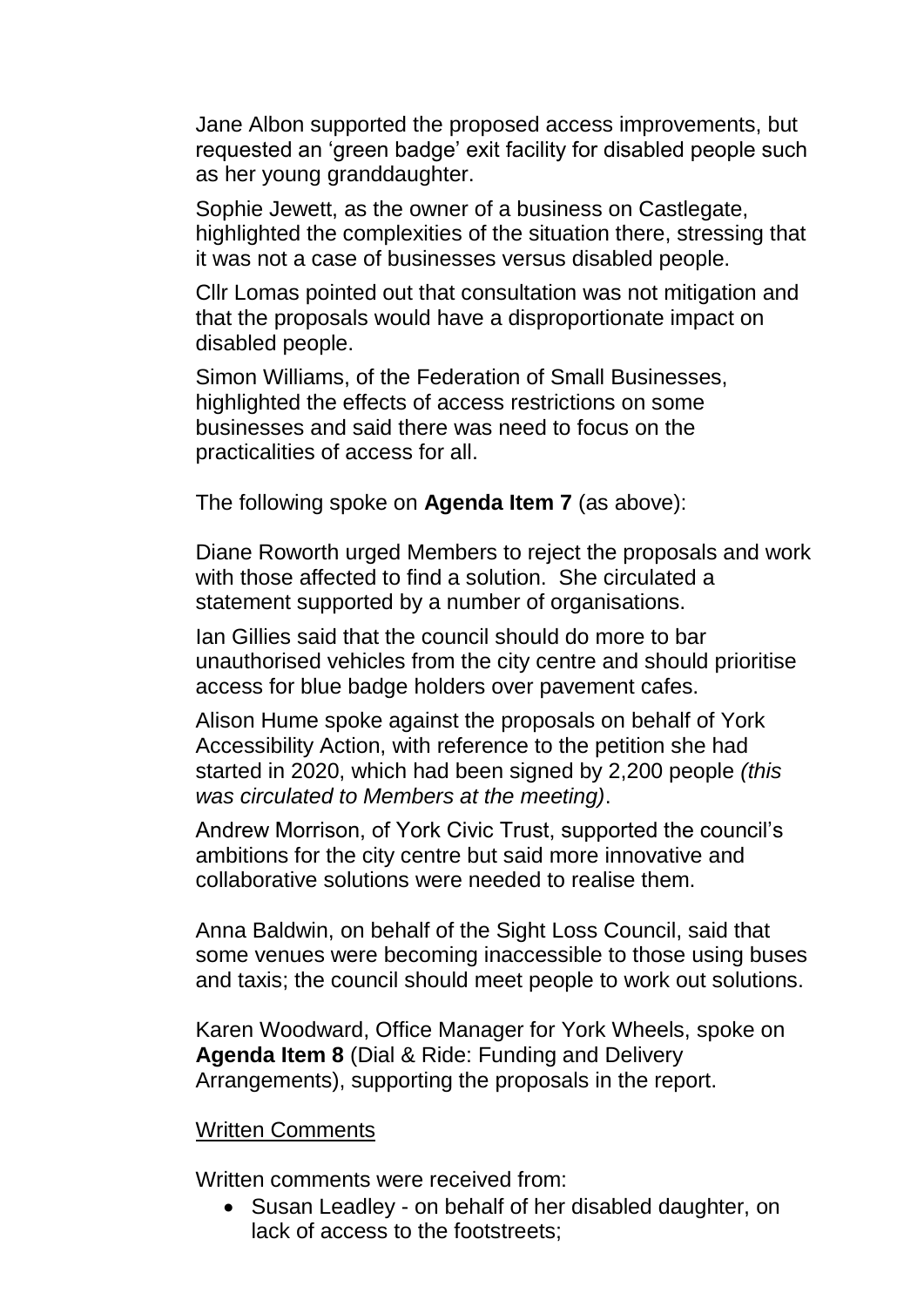- Sandra Hutchinson a blue badge holder, on lack of access to the footstreets;
- Karen Wilson on lack of access to the footstreets, specifically in the evening due to extended hours;
- Jason Hawkins a Castlegate business owner, supporting the continued pedestrianisation of Castlegate.

## Comments of the Scrutiny Chair

At the end of the Public Participation session, the Chair invited Cllr Crawshaw, as Chair of the Customer & Corporate Services Scrutiny Management Committee (CCSMC), to speak on the CCSMC's Recommendations / Comments to Executive published in the first Agenda Supplement.

Cllr Crawshaw outlined the discussions that had taken place at the CCSMC meeting on 8 November 2021, explaining the process that had led to the committee's recommendations. He commented on the exclusion of disabled people from the city centre, stated that the legal advice published in the second Agenda Supplement had not come from an equality law specialist, and urged Executive to defer their decisions in relation to access for blue badge holders.

### **51. Forward Plan**

Members received and noted details of the items that were on the Forward Plan for the next two Executive meetings at the time the agenda was published.

## **52. My City Centre Strategic Vision - Adoption of Vision and Next Steps**

The Director of Housing, Regeneration & Economy and the Head of Regeneration & Economy presented a report which sought approval for *My City Centre Vision* (the Vision), an aspirational 10 year strategic vision for York city centre, developed through extensive public engagement and stakeholder involvement.

The My City Centre project had been commissioned by Executive in August 2019. The draft Vision, attached as Annex 1 to the report, responded to the challenges and opportunities presented by the changing nature of the high street and the impacts of the Covid pandemic. It aimed to put local residents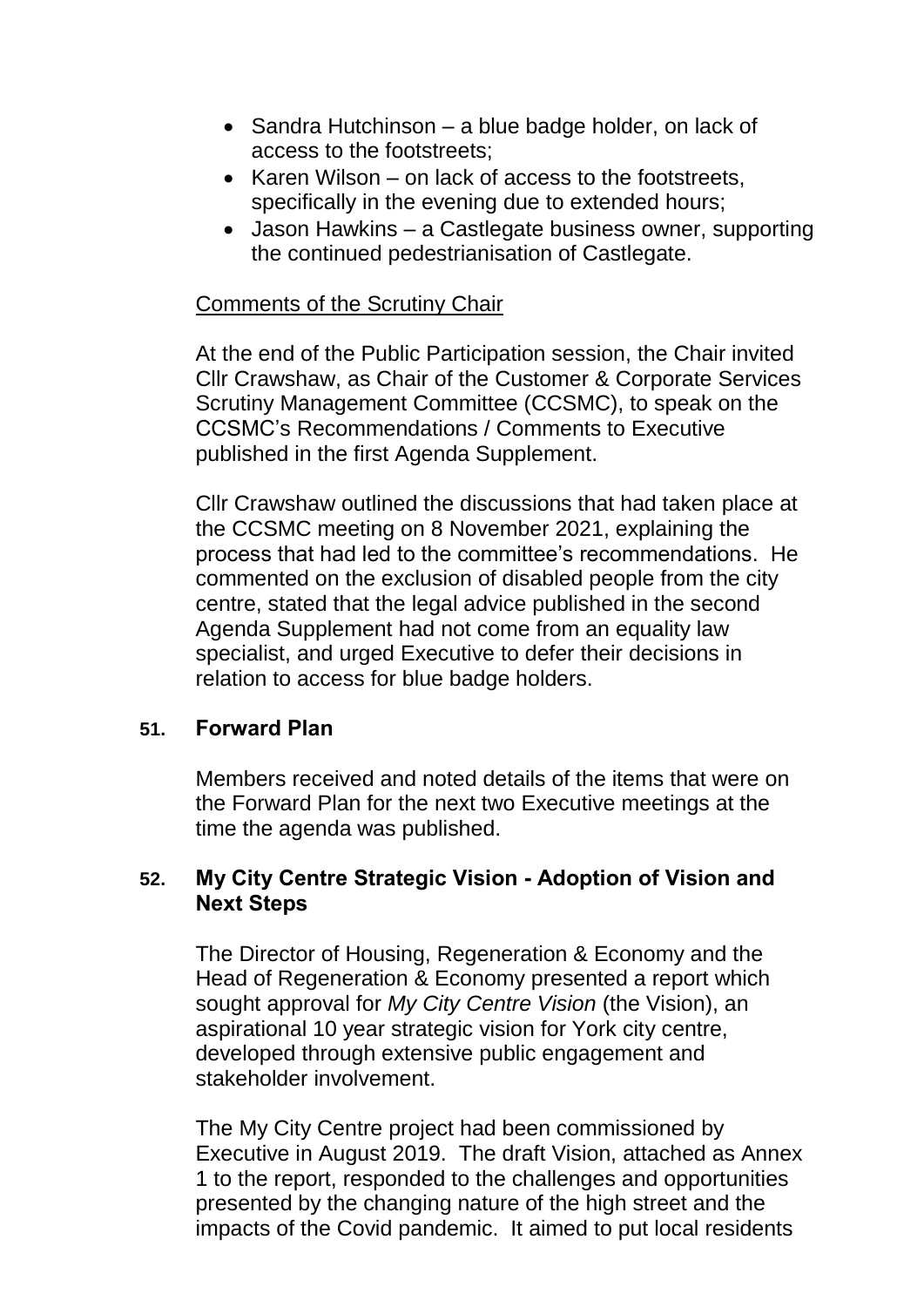and families at the heart of the city centre, ensuring vibrant community use to support businesses and drive social and cultural activity. Details of public and stakeholder engagement were set out in the report and in Annexes 2-4. Feedback from the latest round of engagement indicated strong approval for the draft Vision, with 82% of respondents agreeing with the vision statement.

Members welcomed the report and the Vision; in particular, its focus on creating a family-friendly city centre that was also attractive to visitors, supporting employment opportunities, and putting York in the best place to secure funding. Having noted the comments made on this item under Public Participation and the advice of Scrutiny and officers' responses published in the agenda supplements, it was

- Resolved: (i) That the My City Centre Strategic Vision set out in Annex 1 to the report be approved, and adopted as a guide to investment in the centre, to inform policy decision and as a material consideration in planning (where relevant).
- Reason: To establish a long term social, environmental and economic strategic vision for a sustainable future for York city centre, and ensure that decisions are made in accordance with this vision.

(ii) That officers be instructed to prepare a delivery strategy for the vision, by working with partners including the project Stakeholder Group, which will be brought to a future Executive meeting.

Reason: To establish a means for delivering the vision, establish roles and responsibilities with partners, and prioritise the actions contained within the vision

## **53. Strategic Reviews of City Centre Access and Council Car Parking**

The Director of Environment, Transport & Planning and the Head of Regeneration & Economy presented a report which summarised the outcomes of the Strategic Reviews of City Centre Access and Council Car Parking, commissioned by the Executive in November 2020, and recommended the adoption of the associated action plans.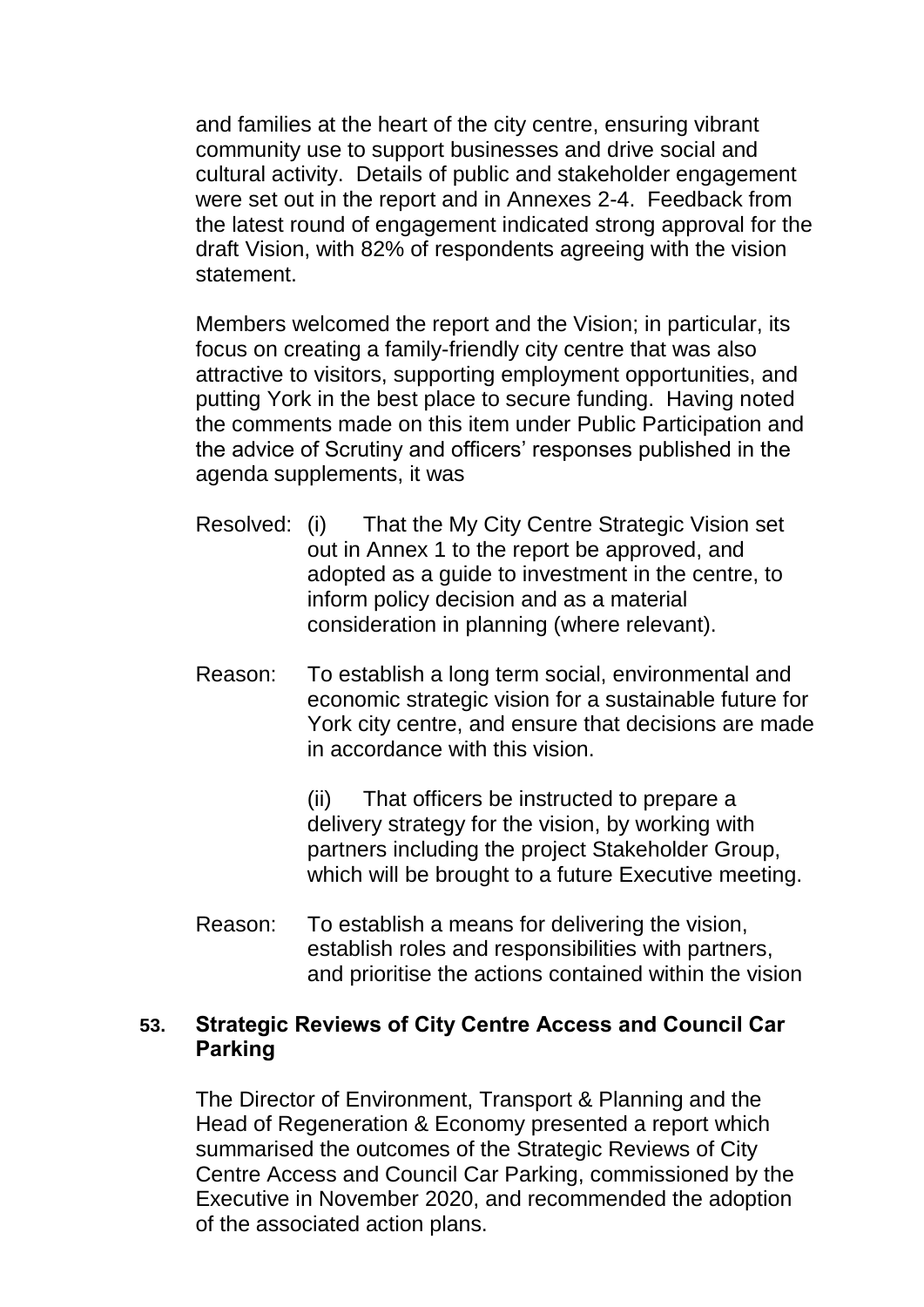The Access review, attached as Annex 1 to the report, was based on extensive public and stakeholder engagement and proposed a clear strategy for travel through the city centre and how access to and through the footstreets could be improved for disabled people, deliveries, cyclists and residents. The car parking review, at Annex 2, had two parts. It:

- identified information gaps in the use and provision of car parks that could be improved to guide future decision making in Local Transport Plan 4; and
- created a hierarchy of council car parks to inform both current investment decisions and responses to any future decline in demand.

In response to Members' questions and matters raised under Public Participation, officers confirmed that:

- The Castle car park was not included in the Parking review because the decision had already been made to close it;
- All but two of the recommendations in the Martin Higgitt Associates report at Annex 7 had been captured in the Access action plan;
- The Access Officer, when appointed, would be able to examine the potential for disabled cycling in the city centre;
- Opportunities for blue badge parking on the edge of the footstreets could be kept under review;
- A progress report on the Access action plan could be brought back to Members..

Having noted the comments made under Public Participation and the advice of Scrutiny and officers' responses published in the agenda supplements, it was

- Resolved: (i) That the Strategic Review of City Centre Access and associated Action Plan at Annex 1 to the report be approved, including the creation of an Access Officer post.
- Reason: To agree a clear strategy for access to and through the city centre footstreets and approve the action plan (subject to the success of identified funding bids) to implement the improvements to access that have been developed through public and stakeholder engagement.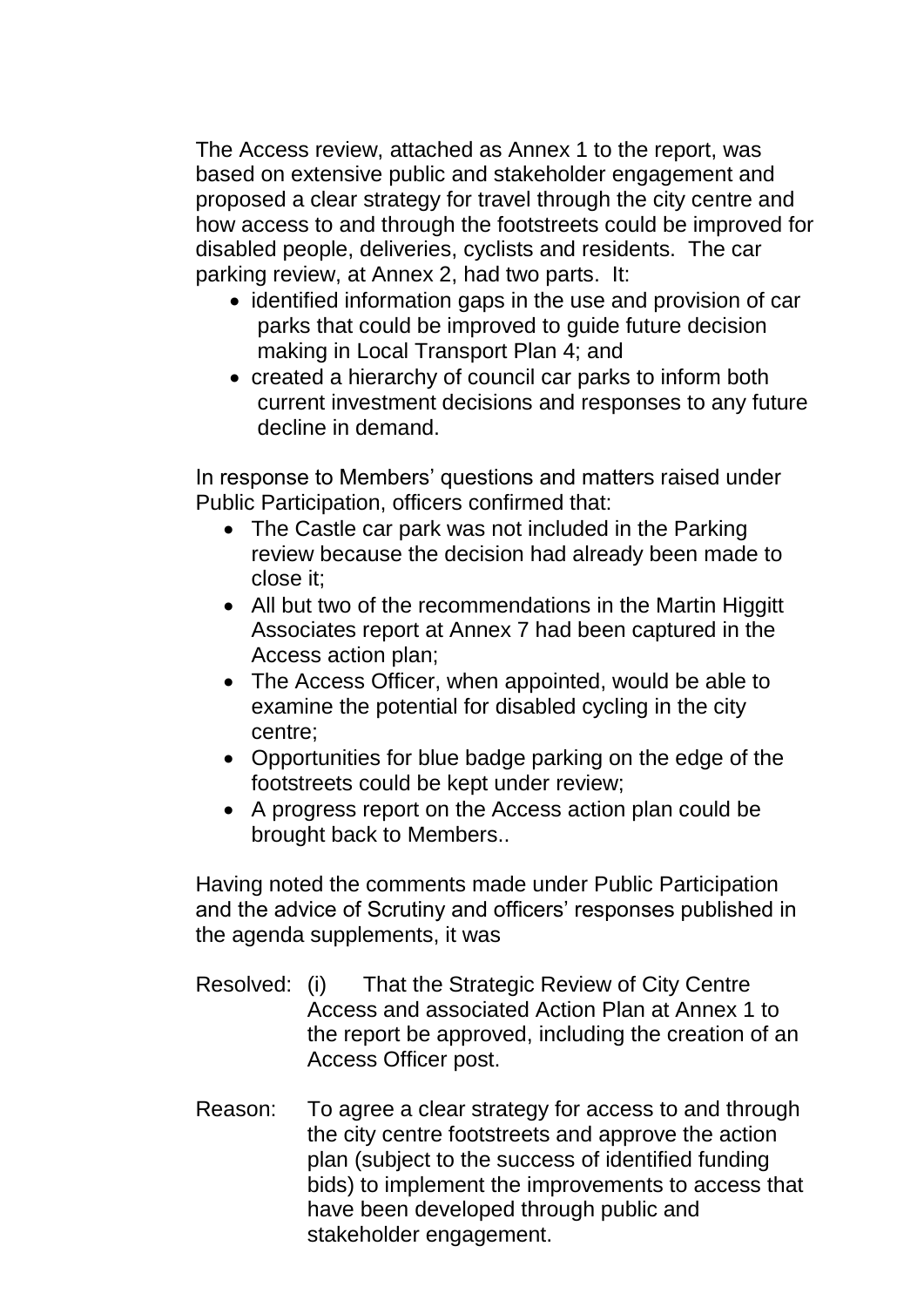(ii) That the City Centre Access model set out in the Strategic Review of City Centre Access be approved as a key principle in Local Transport Plan 4.

Reason: To ensure the council's strategic priorities are aligned and consistent.

> (iii) That the Strategic Review of Council Car Parking and associated Action Plan at Annex 2 be approved.

Reason: To allow the council to define and invest strategically in its priority car parks and to inform future decisions on which car parks could be used for alternatives uses should future parking demand decline through either market conditions or policy based decisions.

> (iv) That it be noted that a future report on whether to re-commence the paused procurement of a contractor to build St George's Field MSCP will be brought to Executive as part of a wider delivery update on the Castle Gateway project in February 2022.

Reason: To consider whether to proceed with St George's Field MSCP in light of the outcomes of the Strategic Review of Council Car Parking, a review of the business case, and the wider progress of the masterplan.

> (v) That the Access Officer be asked to bring updates on the progress of implementing the Access Action Plan to the relevant portfolio holder for review.

Reason: To ensure that the progress of the plan is monitored.

(vi) That more opportunities be explored for blue badge parking on the edge of the footstreets.

Reason: To increase the availability of blue badge parking close to the city centre where possible.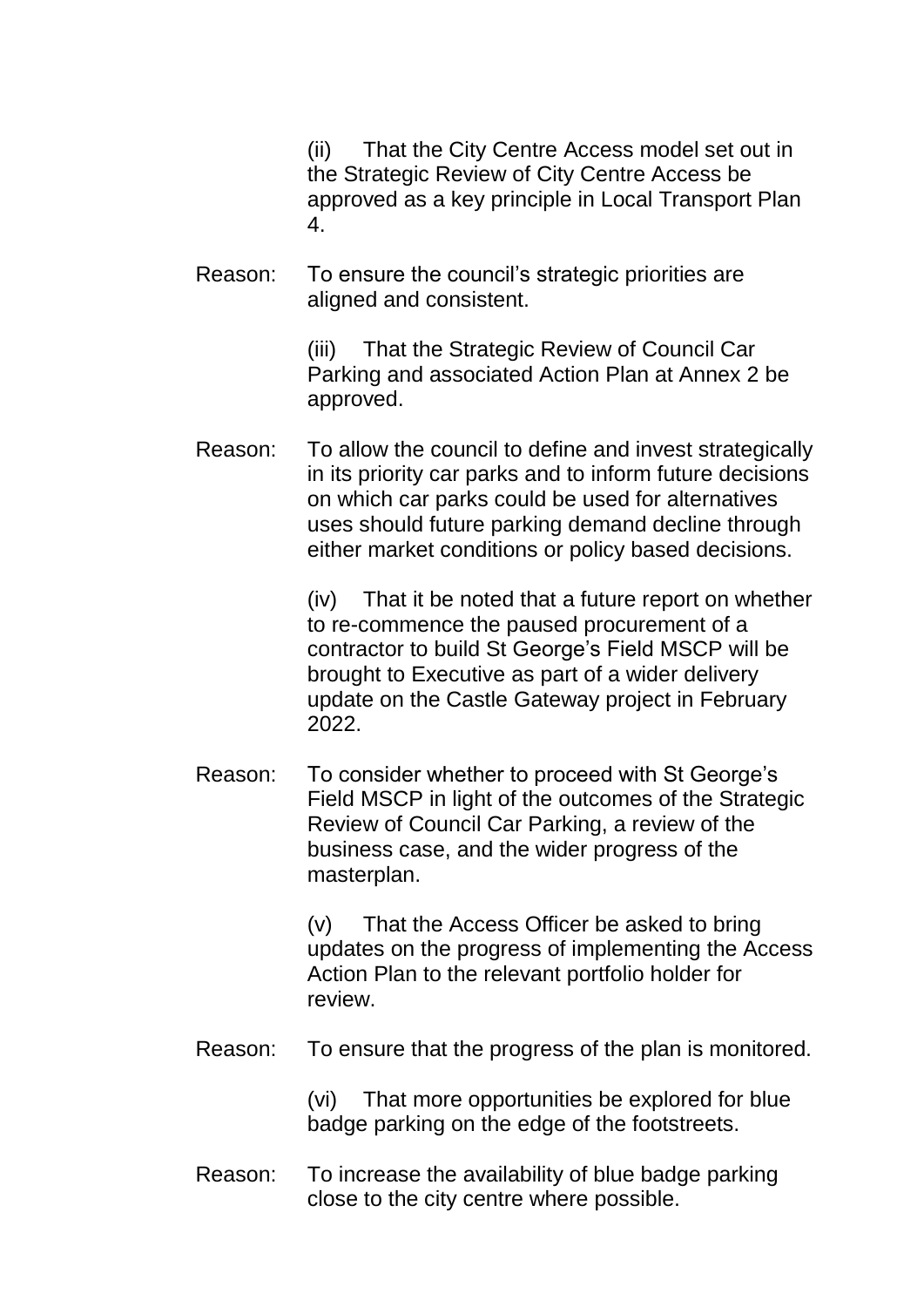## **54. Consideration of Changes to the City Centre Traffic Regulation Order**

The Corporate Director of Place presented a report that considered the future operation of the footstreets, being those streets in the city centre that are pedestrianised during certain hours of the day. Members were asked to decide upon the time until which the footstreet hours should operate, the extent of counter-terrorism measures, and mitigations to improve access to the city centre, particularly for disabled people, should the officer recommendations be agreed.

In 2018, Executive had approved the first phase of hostile vehicle mitigation measures in response to counter-terrorism advice. These had retained the exemption allowing blue badge holders access to park on certain footstreets during pedestrianised hours, while identifying those streets for future phases. More recently, the exemption had been removed in response to the Covid-19 pandemic via a Temporary Traffic Regulation Order (TTRO) to increase space for social distancing, in line with government guidance. The TTRO had also extended the pedestrianised hours to 8pm. In July 2021, a statutory consultation had begun on proposals to remove the exemption permanently, with mitigations. Details of the responses to consultation were set out in paragraphs 59-88 of the report, and in the report annexes.

In presenting the report, officers recognised that for some the effects of removing the exemption could not be mitigated. They also referred to their revised proposals, prepared in response to the advice of the Customer & Corporate Services Scrutiny Management Committee (CCSMC) and published in Agenda Supplement 2. Supt. Mark Palmer of North Yorkshire Police commented on the proposals from a police perspective, in view of the recent increase of the UK terrorism threat to severe. In response to Members' questions, it was confirmed that:

- Advice on anti-terror protection had shifted towards protecting publicly accessible land, with footstreets a priority;
- Cities across the UK and Europe were moving towards hostile vehicle mitigation measures;
- The risk profile of authorities varied, so that measures in Bath, Chester etc. would not be identical to those in York;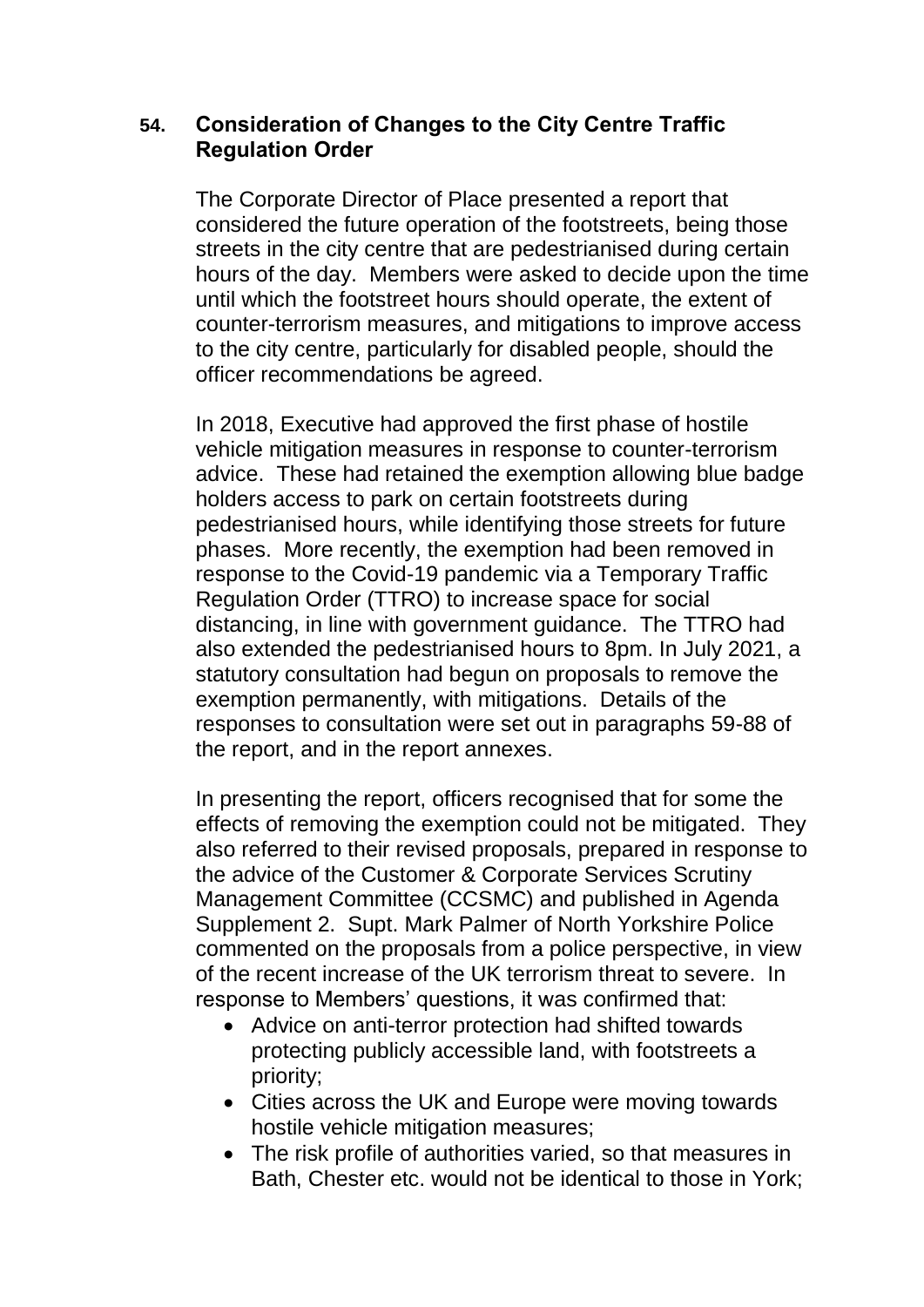Having noted the comments made on this item under Public Participation, the comments of the Police at the meeting, and the advice of CCSMC, officers' responses and legal advice published in the agenda supplements, it was

## Resolved: Hostile Vehicle Mitigation (HVM) and Future Blue Badge Access to Footstreets

(i) That the responses to the statutory consultation on the removal of blue badge exemptions permitting access to footstreets during pedestrianised hours be noted.

Reason: To recognise the statutory consultation process as part of decision making.

(ii) That the impact of the proposals on Blue Badge holders and the disabled community, as identified through the statutory consultation and the wider engagement work the council has undertaken, be taken into account, noting that some members of this community have made clear that removal of the exemption will remove their ability to access the footstreets, as set out and duly considered within the Equalities Impact Assessment at Annex AA to the report.

Reason: To recognise the Council's duties under the Equalities Act and Human Rights Act and to ensure that the Council strikes the a proportionate balance between the rights of individuals and the interests of the community and to have due regard to the impacts that the proposals will have on some members of a community with a protected characteristic.

(iii) That, having considered (i) and (ii) above, officers' recommendation to remove the exemption on vehicles displaying a Blue Badge from accessing Blake Street, Church Street, Colliergate, Goodramgate between Deangate and Church Street, King's Square, Lendal, St Andrewgate between its junction with King's Square and a point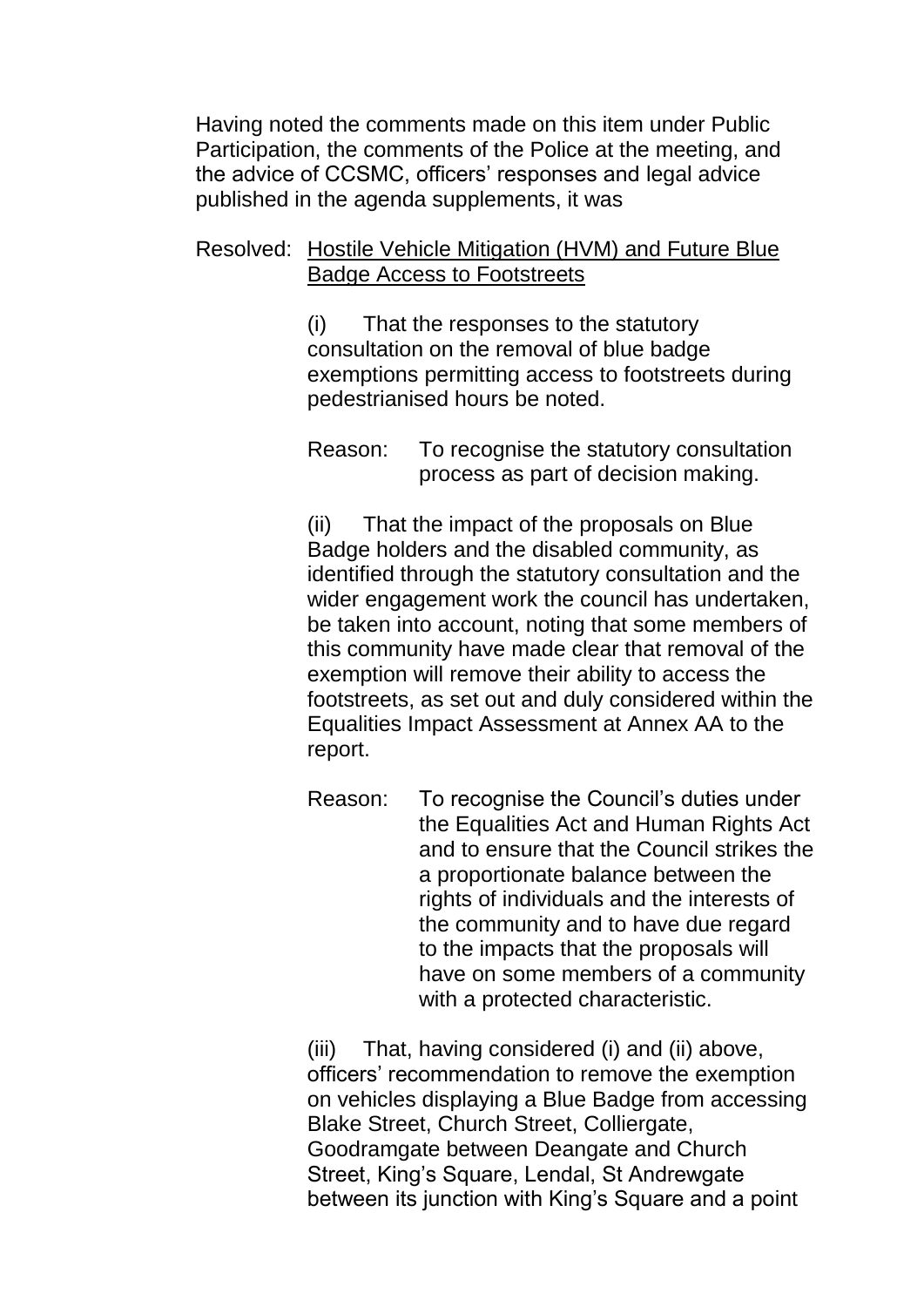50 metres north east and St Helen's Square during the pedestrian hours be accepted and approved.

(iv) That all remaining vehicle access exemptions, such as bullion vehicles, be reviewed to explore how they can be removed or discouraged to protect the integrity of the counter-terrorism measures, and that a report be brought back on a date to be agreed with the Executive Member for Transport, to ensure that the police advice is followed in full.

Reason: To protect more of the footstreets from the risk of a terrorist attack, recognising the responsibilities of the council in relation to the European Convention of Human Rights Article 2, The Right to Life - this article places a positive duty on the state to protect life whilst considering the council's Equalities Duty.

(v) That, having considered (i) and (ii) above, officers' recommendation not to proceed with a permanent change to remove blue badge access to Castlegate at this stage be accepted and approved.

Reason: The case for change at Castlegate is presented in the Castle Gateway Masterplan. Any proposals for this location need to be considered once a delivery and phasing plan for the Castle Gateway project is approved.

(vi) That the additional Blue Badge parking that formed part of the statutory consultation be implemented, with the exception of the two bays on St Andrewgate nearest to its junction with Bartle Garth.

Reason: Recognising the consultation comments relating to St Andrewgate, and because the bays nearest to the junction with Bartle Garth cause an obstruction to vehicles and cycles as well as hindering access in/out of a private drive.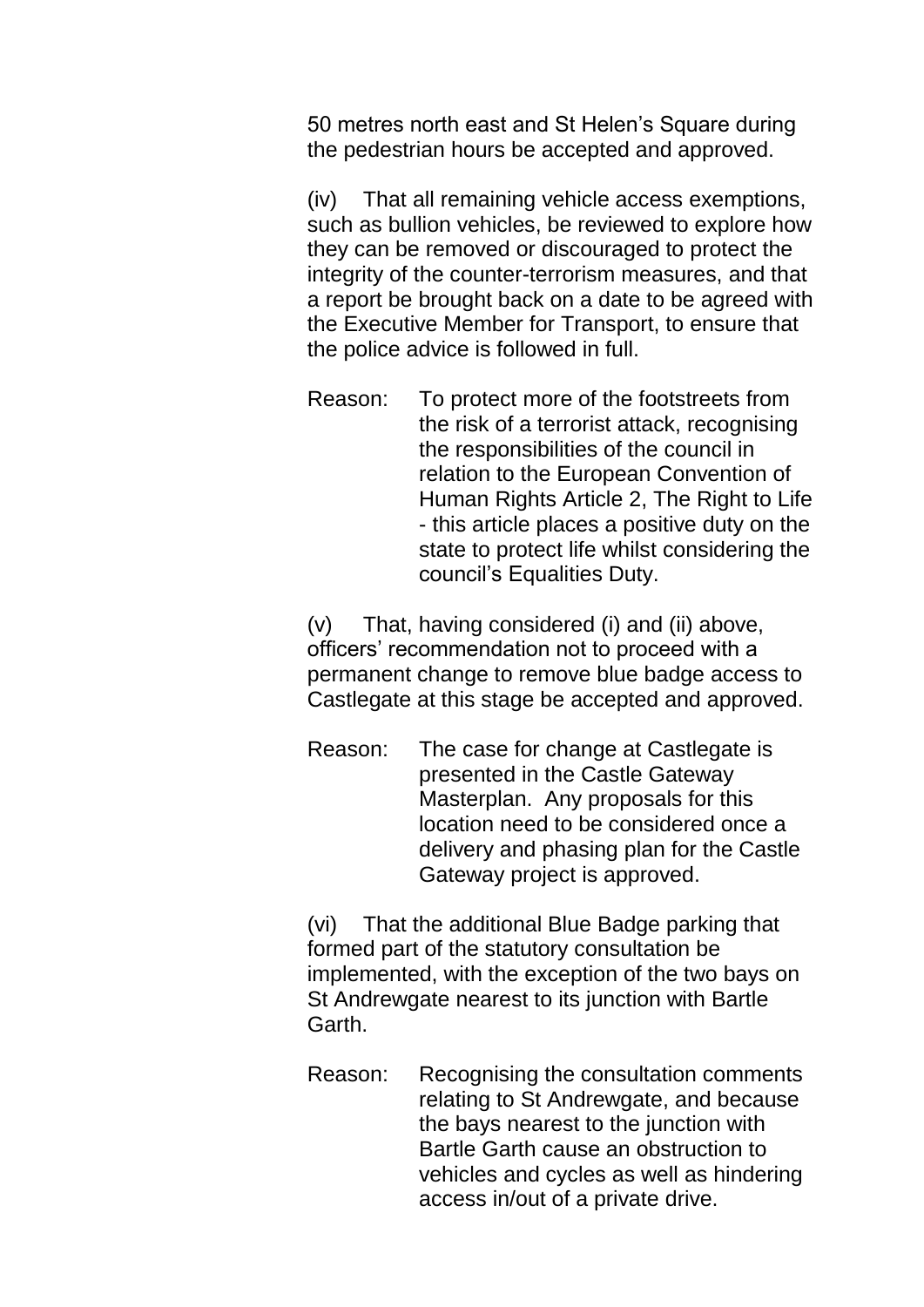(vii) That, should the Active Travel Fund bid to Improve Disabled Access Routes into and around the city centre (including improved paving and dropped kerbs) be unsuccessful, authority be delegated to the Executive Member for Transport to reprioritise existing transport funding of £250,000, to ensure that this key element of the action plan in the Strategic Review of City Centre Access is delivered.

Reason: Recognising the impact that removing the exemption on vehicles displaying a blue badge from accessing the pedestrian area will have on the disabled community. Implementing these measures will improve access to the city centre.

(viii) That businesses be informed of, and given the option to comment on, the permanent HVM plans and specific barrier placements before these are brought to Executive for approval.

Reason: To enable businesses affected by the proposals to have an input.

### Permanent Footstreet Hours

(ix) That a statutory consultation be commenced on a permanent change to footstreet hours, to be from 10:30 am to 7:00pm.

Reason: To give effect to the My City Centre Vision, which has an aspiration for longterm footstreet hours that run until 7pm, which was supported in the My City Centre consultation.

### Covid Response Recommendations

(x) That it be agreed that Blue Badge access and parking will continue to be suspended on Castlegate until the end of September 2022, at which point Blue Badge exemptions to allow access will return and existing pavement café licenses granted to parklets on the street will not be renewed.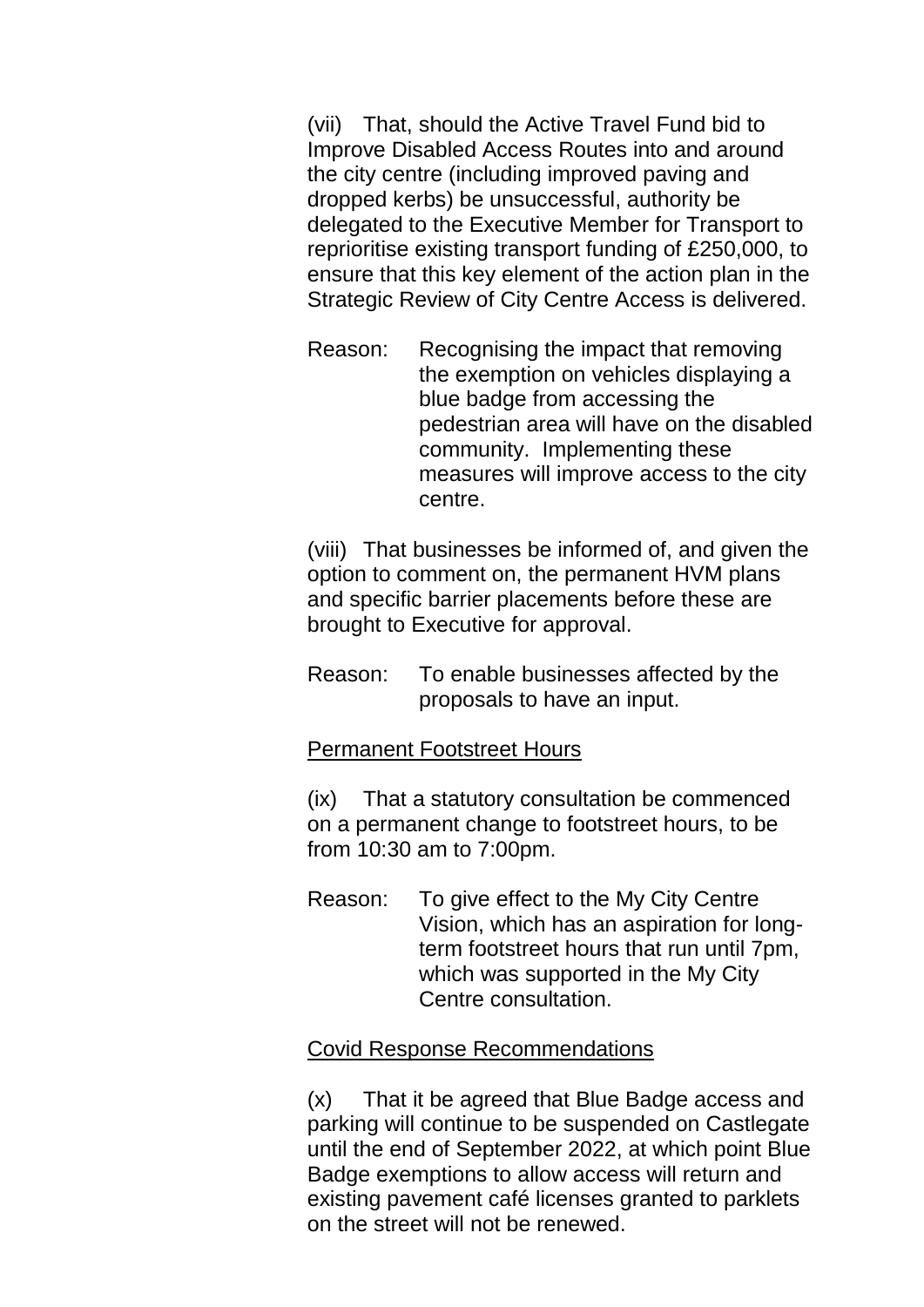(xi) That a further temporary extension of footstreet hours to 8:00 pm be approved through to the end of the calendar year.

Reason: To extend the existing footstreet hours in line with Christmas Markets.

(xii) That a further temporary extension of footstreet pedestrian hours to 7:00pm be approved from January 2022 through to the end of September 2022, in line with the government's legislation for pavement café licenses, and that pavement café licenses be rescinded and re-issued with an amended finish of 8:00 pm instead of 7:00 pm.

Reason: Extending the existing footstreet hours in line with the government extension for pavement cafés will allow the temporary pavement café licences that have been awarded to continue, and amending the time to match the proposed permanent change to footstreet hours avoids confusion.

#### **55. Dial & Ride: Funding and Delivery Arrangements**

The Director of Transport, Environment and Planning presented a report which detailed options for the procurement of York's Dial & Ride services versus a grant funding model for the existing provider, York Wheels, following expiry of the current funding arrangements. A decision was also sought on the replacement of two life-expired Dial & Ride minibuses, and the funding of enhancements to the service after further engagement work with blue badge holders.

York Wheels had operated the service for many years under a service level agreement (SLA), in a manner which provided excellent value for money. However, the SLA required annual review, and a longer term agreement was needed to safeguard the future of the service. Two options were available, as detailed in paragraphs 35-56 of the report: **Option 1** – provide a revenue grant to York Wheels to enable

them to operate both Dial & Ride and the Voluntary Car Share Scheme as an independent client organisation, as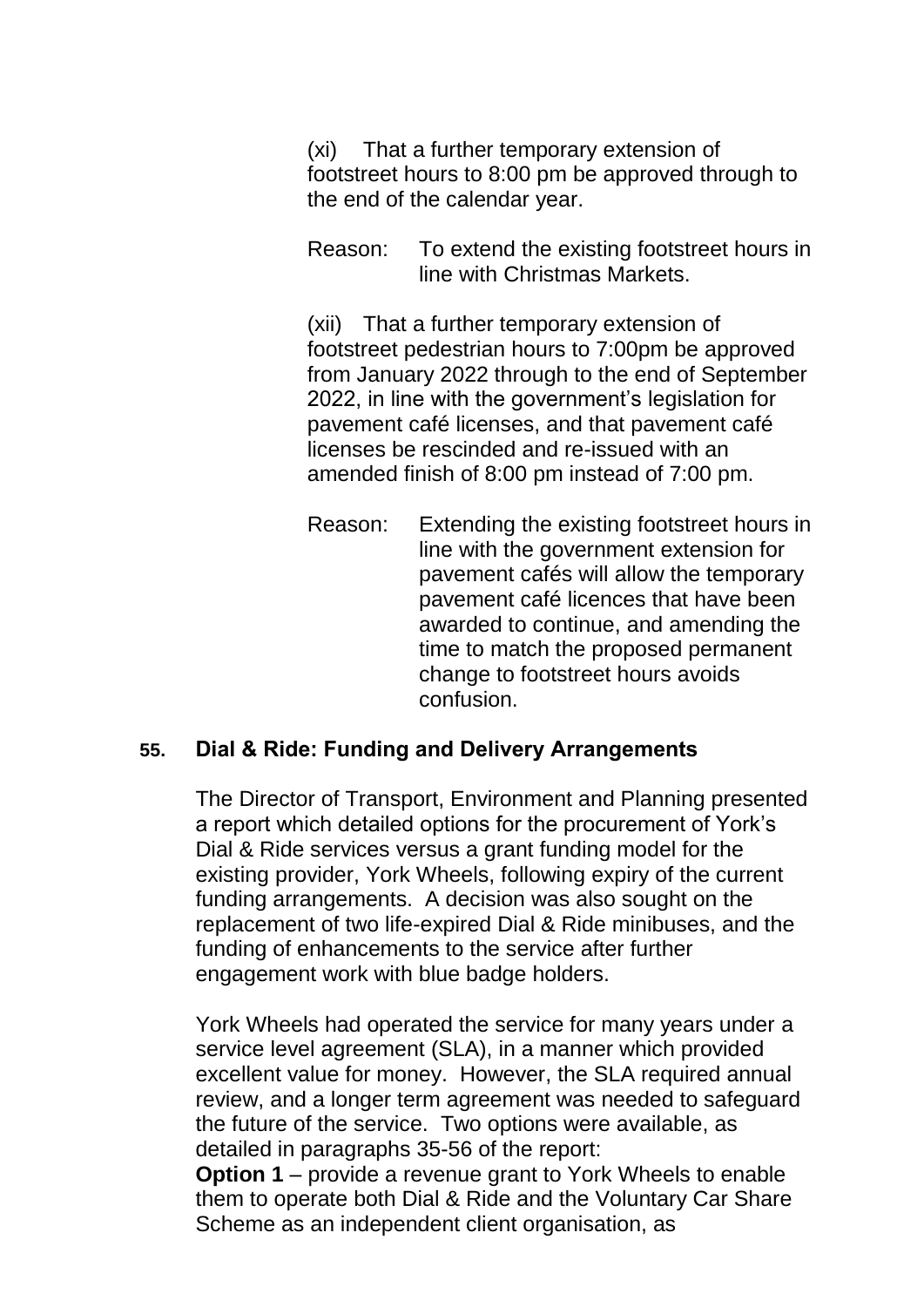recommended (cost: £121k per annum revenue funding plus approx. £15k per annum concessionary travel reimbursement). **Option 2**- provide grant funding to York Wheels to enable them to operate the Care Share Scheme only, as an independent client organisation, and undertake a competitive tender to find a Dial & Ride operator. Not recommended, due to the additional costs likely to be factored in by commercial operators, removal of the flexibility of the existing model and the risk of an adverse impact upon York Wheels as a charity.

- Resolved: (i) That authority be delegated to the Corporate Director of Place, in consultation with the S.151 Officer and Director of Governance, to enter into a grant funding model with York Wheels for the Dial & Ride Service.
- Reason: To ensure that local community transport services continue to operate at full strength on a stable financial basis.

(ii) That approval be given for the grant-funded replacement of two minibuses, in compliance with current council fleet replacement policies.

Reason: To ensure that the Dial & Ride service meets the highest reliability and safety standards going forward within the available budget.

> (iii) That the additional cost of the service going forward be recognised, and that it be noted that this will be funded from Bus Service Operator Grant (BSOG).

Reason: To ensure that new service is funded within available budgets.

> (iv) That the Corporate Director of Place be authorised to open discussions with York Wheels about how they may be able to support Blue Badge Holders with access to the City Centre up to the value of £50k.

Reason: To ensure that the Dial & Ride is part of the solution to ensuring disabled access to the city centre in the future.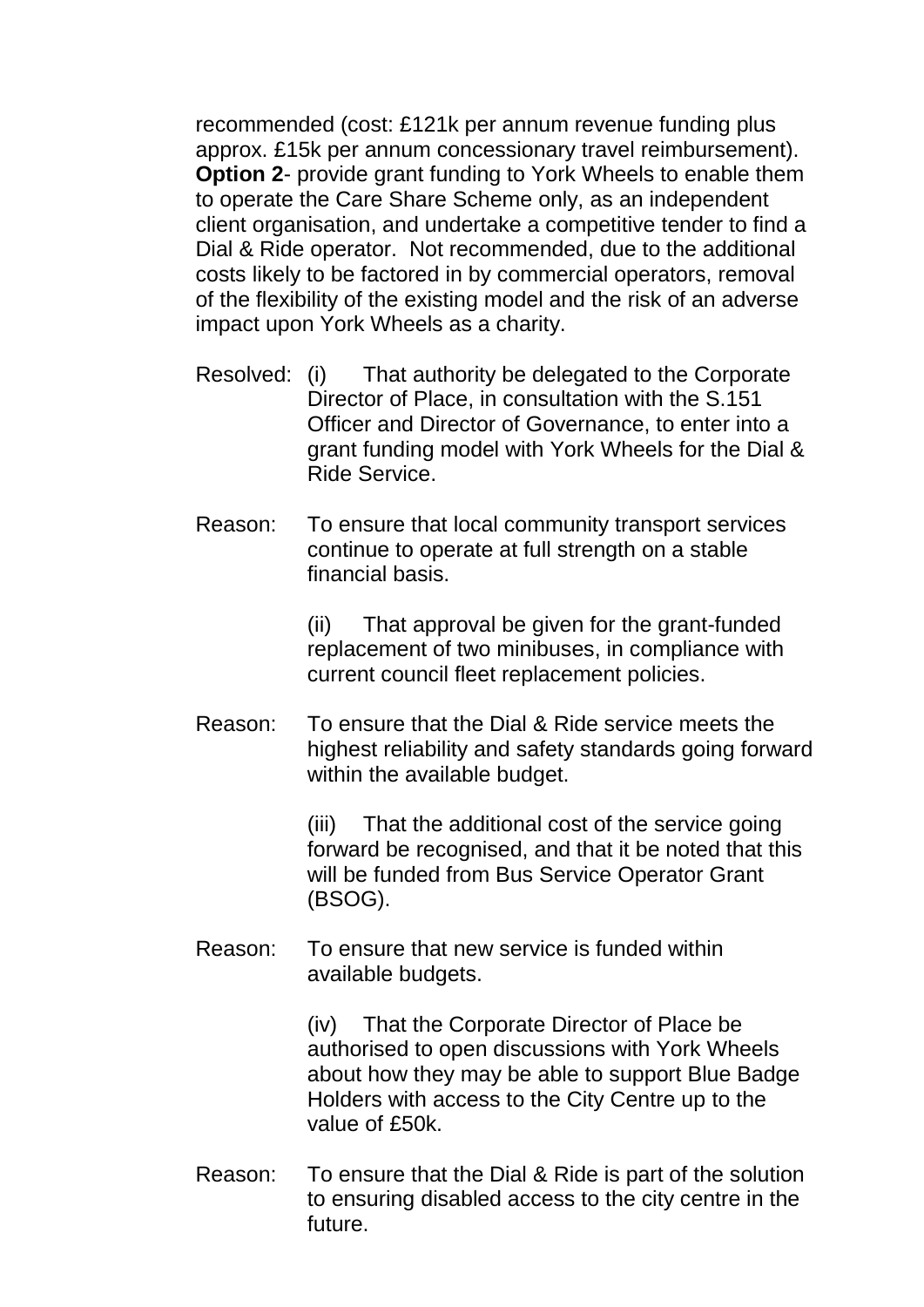## **56. York Railway Station Gateway - Project Update and LNER Funding & Development Agreement**

The Corporate Director of Place presented a report which provided an update on progress on the design and delivery of the York Railway Station Gateway Scheme, including funding status, delivery of the works packages, land acquisition and legal agreements with strategic project partner, LNER.

Key milestones and current activity on the project were detailed in paragraphs 10-25 of the report. Work was ongoing to discharge the conditions of the planning consent achieved in February 2021. The contract for professional services had been re-procured due to the increased scope of this element of work. The preferred delivery strategy for the scheme, as agreed with project partners, was set out in Table 1 at paragraph 12, with the recommended procurement routes (Packages 1-4), along with their estimated costs, in Table 2. In addition to the updated WYCA funding for the scheme of £25.990m, LNER had confirmed funding of £0.5m to re-surface the station portico, bringing the total revised budget to £26.490m.

The Chair welcomed the report, and the continued focus on a project that would enhance sustainable transport links. The Executive Member for Transport highlighted the commitment to rail demonstrated by the project and noted that Package 5 (multi-storey car park) was not included in the funding and would be delivered by Network Rail and LNER.

- Resolved: (i) That the progress made to date with the regard to the design and delivery of the York Station Gateway scheme in particular with respect to procurement of a new professional services contract, delivery of the Package 1: Enabling Works, Package 2: Highway Works, land acquisition, design, Contractor procurement, and current funding status, be noted.
- Reason: To confirm that the Executive has been updated on project progress as a basis for future decisions.

(ii) That the updated budget and Delivery and Procurement Strategy of the scheme be approved, and authority be delegated to the Director of Place (in consultation with the s151 Officer and Director of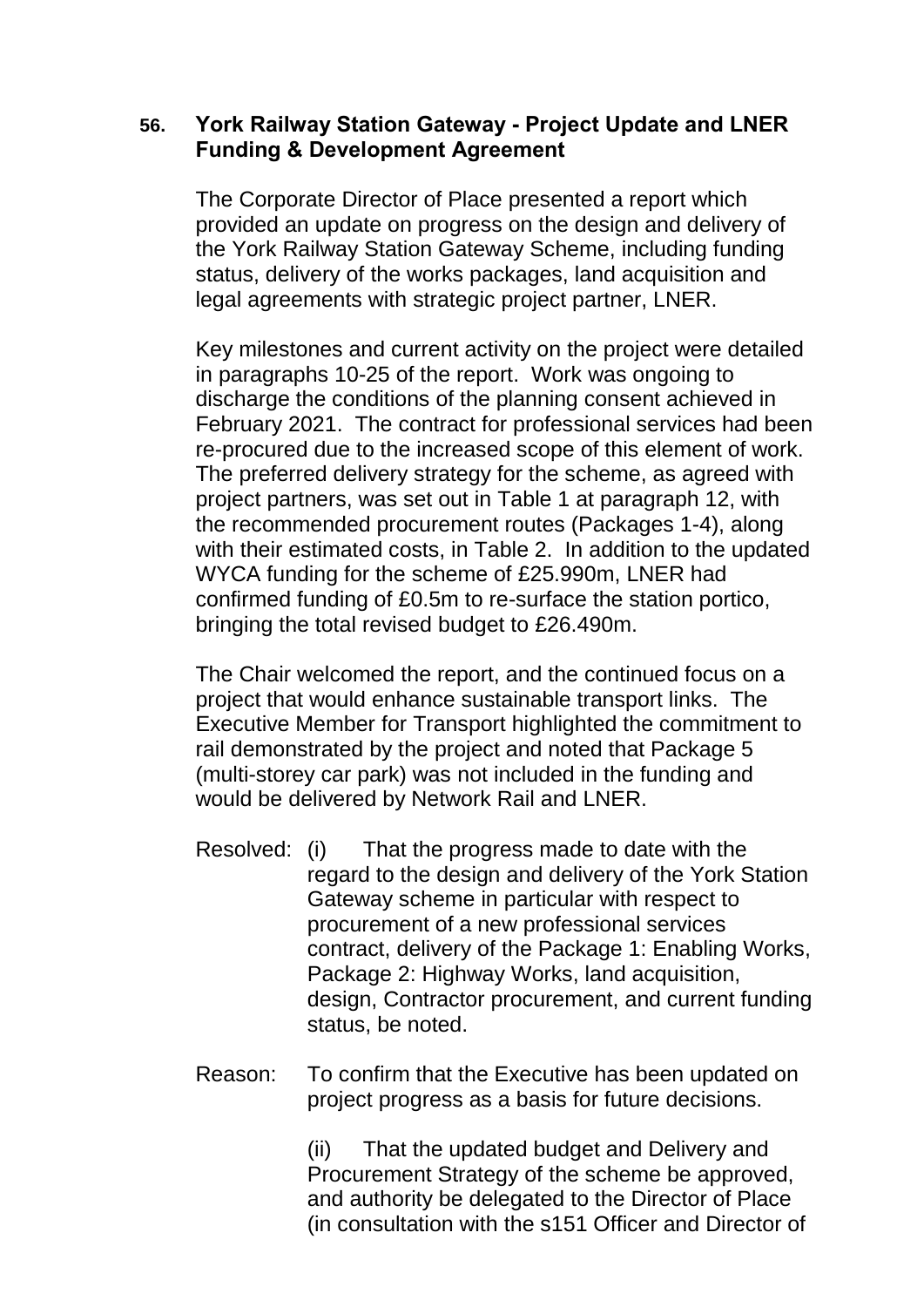Governance or their delegated officers) to take such steps as are necessary to procure, award and enter into the resulting contracts for Package 2: Highway Works, Package 4: Loop Road Works (and Package 3: Station Works if agreement on the Funding and Development Agreement with LNER cannot be reached).

Reason: To enable arrangements to be put in place to proceed to procurement of a delivery contractor.

> (iii) That approval be granted to enter into a Funding and Development Agreement between the CYC and LNER for the delivery of Package 3: Station Works and that authority be delegated to the Director of Place (in consultation with the s151 Officer and Director of Governance or their delegated officers) to take such steps as are necessary to negotiate and enter into the final agreement.

Reason: To progress the delivery of the station works elements of the scheme which will create space for revised taxi provision at the station and an increase in space for the public realm.

> (iv) That approval be granted to enter into a Funding Agreement with WYCA to formalise the merging of the West Yorkshire-Plus Transport Fund and the Transforming Cities Fund, and that authority be delegated to the Director of Place (in consultation with the s151 Officer and Director of Governance or their delegated officers) to take such steps as are necessary to negotiate and enter into the final agreement.

Reason: To progress the delivery of the scheme.

(v) That approval be given to draw down further funds from West Yorkshire-Plus Transport Fund and/or Transforming Cities Fund, to provide funding for LNER to progress the detailed design of the Package 3: Station Works element of the scheme (and the procurement of a delivery Contractor if agreement on the Funding and Development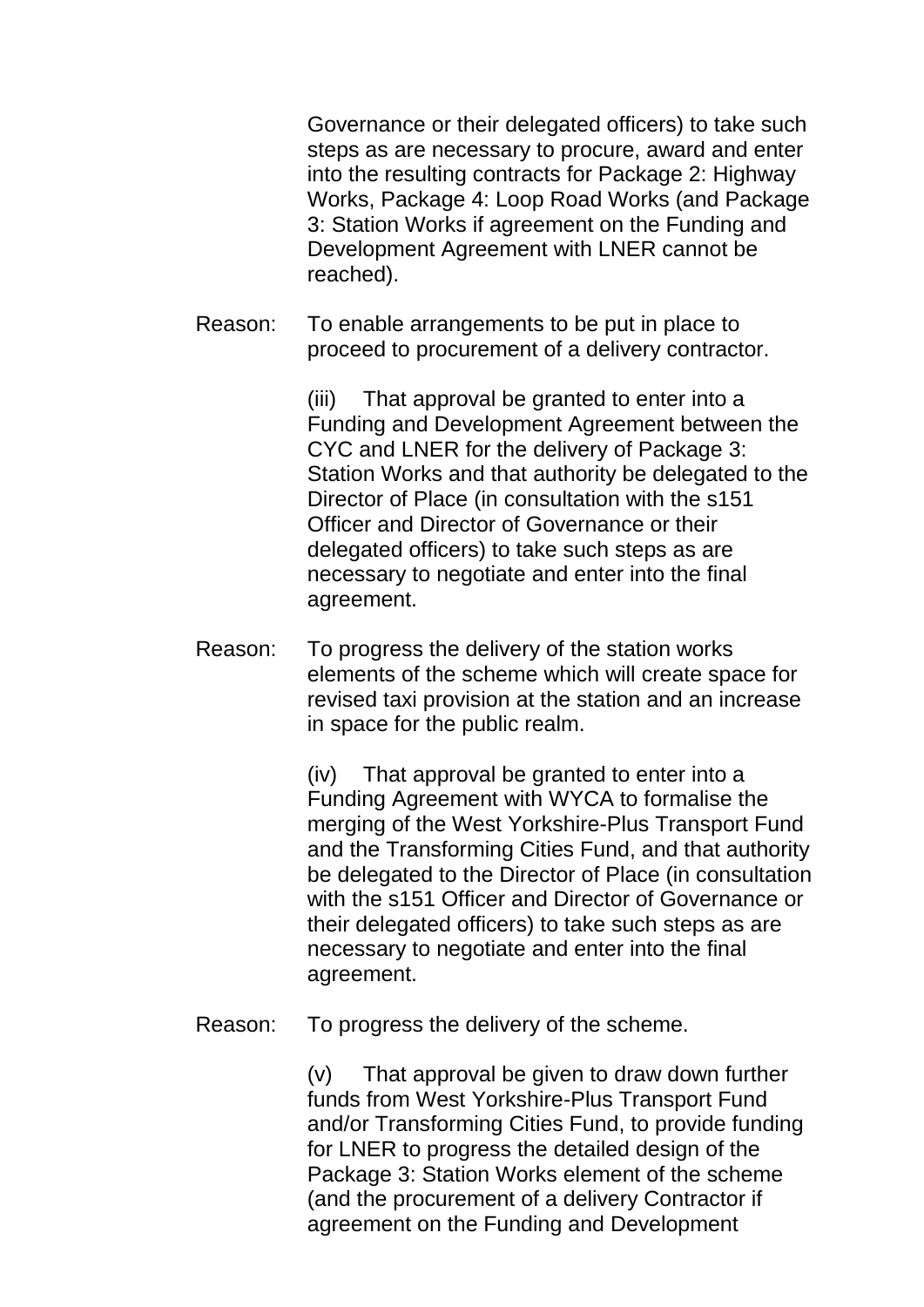Agreement with LNER cannot be reached) and that authority be delegated to the Director of Place (in consultation with the s151 Officer and the Director of Governance or their delegated officers) to draw the funds down.

Reason: To enable the production of detailed cost plans and to progress the station works to procurement.

## **57. Recommissioning of Carers Support Services**

The Director of Prevention and Commissioning / Corporate Director of People presented a report which sought approval to recommission the Carers Support Services for adults and young people via an open tender exercise.

The existing contract, which received a financial contribution from the Vale of York CCG, was due to expire on 31 March 2022. The CCG had agreed to continue their contribution under the new contract over the next 7 years. Three options were detailed in paragraph 5 of the report for Members' consideration:

**Option 1** – recommission the services, as recommended. **Option 2** – do not recommission. Not recommended, as the full range of statutory obligations could not be met by the in-house Carers Support Workers alone.

**Option 3** – move to an fully in-house delivery model. This could cause confusion, put more pressure on staff. and would not be in line with the principles of the Care Act 2014.

In supporting the recommendations, the Executive Member for Health & Adult Social Care highlighted the essential work carried out by carers and noted that the proposals aligned with the ambitions of York's 5-year Carer Strategy.

Resolved: (i) That Option 1 be approved and a tender exercise be undertaken to re-commission Carers Support Services for adults and young people, in line with the Key Decision criteria as set out in section 7.8 of the council's Contract Procedure Rules.

> (ii) That authority to award the contract be delegated to the Director of Prevention and Commissioning, in consultation with the Executive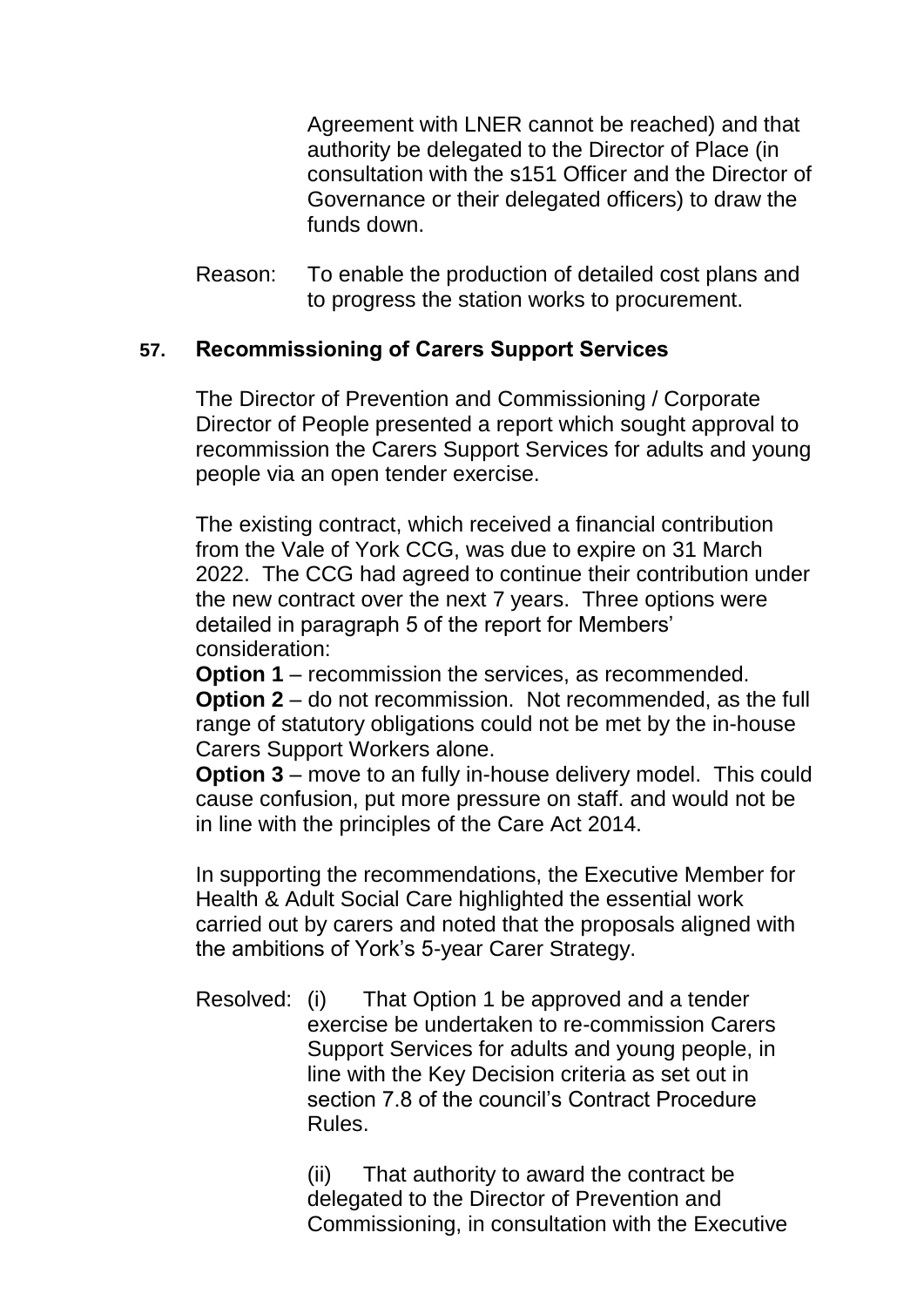Member for Health & Adult Social Care, the Chief Finance Officer, and the Director of Governance.

Reason: To deliver a sustainable, integrated support model for carers, delivered by a competent and professional external provider who fully understands the needs of carers of all ages and from all backgrounds and works within the principles of the Care Act 2014, placing emphasis on prevention, early intervention and the maximisation of self-care.

## **58. Refresh of York's Parish Charter**

The Assistant Director, Customer and Communities, presented a report which detailed the outcome of a review undertaken of the charter between City of York Council and the 31 parish and town councils within the York local authority area, and sought approval for a revised Charter.

The charter had last been reviewed in 2016. The current review had been co-ordinated by the York Parish Council Liaison Group, which included 6 parish councillors appointed by Yorkshire Local Councils Associations (YLCA) and representatives of City of York Council (CYC). The draft revised charter, attached as Annex 1 to the report, incorporated the amendments suggested by the Joint Standards Committee at their meeting on 6 July 2021.

Members were invited either to approve the draft charter for signing by CYC and the York Branch of the YLCA (Option 1), or to suggest further amendments (Option 2).

Resolved: (i) That the revised charter be approved, and that the Executive Member for Culture, Leisure & Communities be asked to sign it on behalf of the council.

> (ii) That the revised charter be referred to the York Branch of the Yorkshire Local Councils Association (YLCA) for signature on behalf of the local councils.

Reason: To advance joint working between City of York Council and York's parish councils.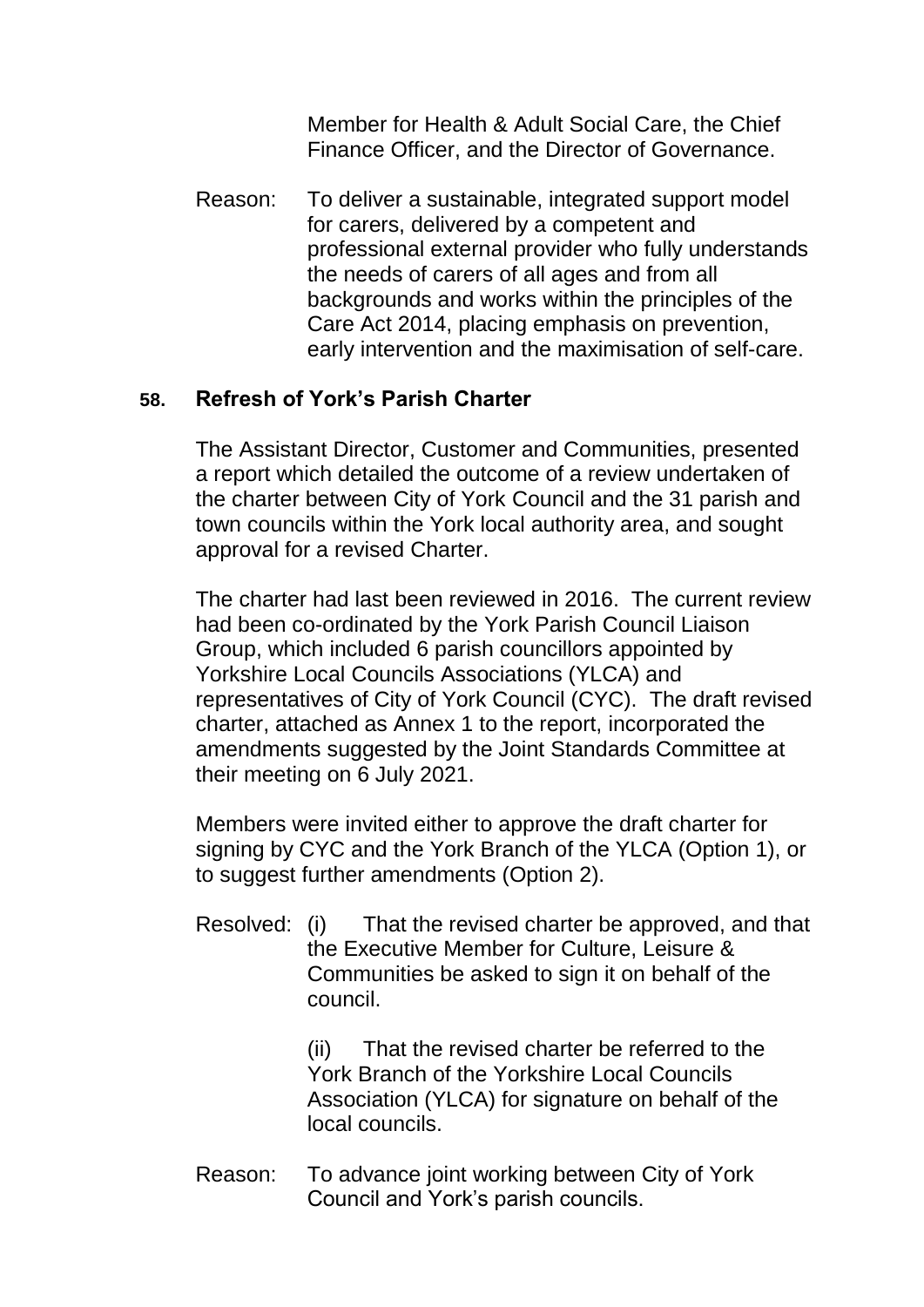## **59. Merger of York Coroner Area with North Yorkshire County Council Coroner Areas**

The Director of Governance presented a report which sought approval to submit a business case to the Ministry of Justice and Chief Coroner requesting permission to merge the existing City of York Council (CYC) coroner area and the North Yorkshire County Council (NYCC) coroner areas into one area, in order to improve the resilience and efficiency of the service.

Although coroners were not local authority employees, local authorities were responsible for their appointment and payment, and for meeting all costs of the service. It was the view of the Chief Coroner, set out in guidance attached at Annex 1 to the report, that the number of coroner areas should be reduced.

On 17 January 2019, Executive had granted approval to discuss a potential merger with NYCC (Minute 96 of that meeting refers). That merger was now possible, as North Yorkshire was considering the East and West areas due to the retirement of both their senior coroners. On 28 April 2021, NYCC had agreed, subject to formal approval by CYC, to submit a business case to merge all three existing coroners areas into one area. Members were recommended to grant this approval; the alternative, to seek permission to remain a separate area, was unlikely to gain the support of the Chief Coroner and Ministry of Justice.

Resolved: (i) That approval be given to submit a business case to the Ministry of Justice and Chief Coroner seeking permission to merge the existing City of York Council coroner area and the North Yorkshire County Council coroner areas into one area, and that authority be delegated to the Chief Operating Officer (in consultation with the Director of Governance or her delegated officers) to make minor changes to the business case should they be required.

> (ii) That the proposed Service Level Agreement with North Yorkshire County Council be approved, and that authority be delegated to the Chief Operating Officer (in consultation with the Director of Governance or her delegated officers) to take such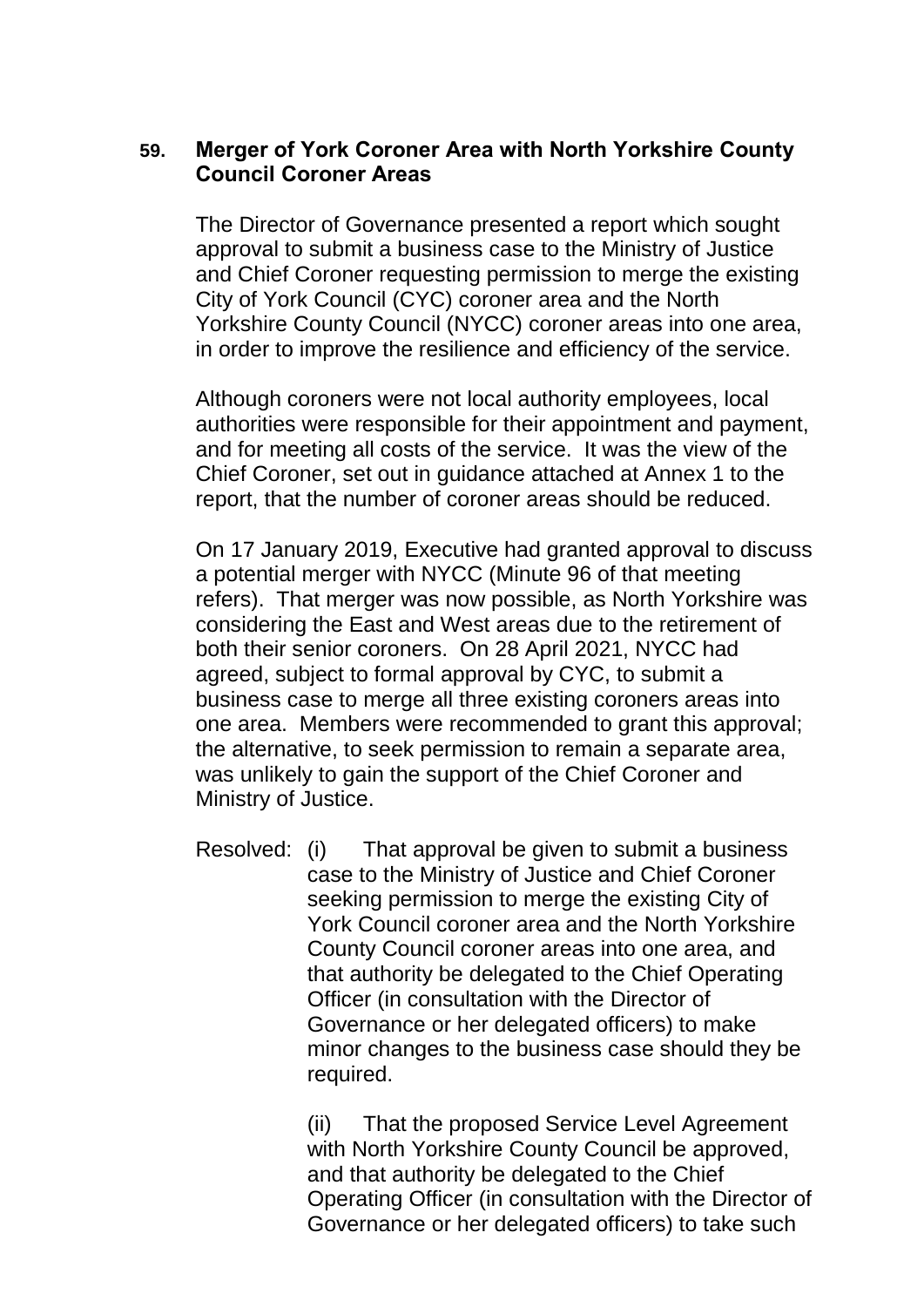steps as are necessary to finalise and enter into the resulting agreement.

Reason: To improve resilience and efficiency, with minimal financial impact, and in line with the Chief Coroner's Guidance.

## **60. 2021/22 Finance and Performance Monitor 2**

The Chief Operating Officer presented a report which set out details of the council's overall finance and performance position for the period from 1 April 2021 to 30 September 2021, together with an overview of any emerging issues.

The Covid-19 pandemic continued to have a significant impact on the council's financial position and performance. The gross financial pressures facing the council were projected at £9.1m. After mitigation and further action, as set out in the report and Annex 1, it was considered that this could be brought down to a net position of £4.6m. The council had £6.9m of general reserves that would need to be called upon should the out-turn not be within the approved budget.

Despite the challenges faced, performance across the organisation, and levels of resident and customer satisfaction, had remained high. Performance against the core indicators in the Council Plan was set out in paragraphs 22-25 of the report and in Annex 2.The two indicators with a worsening direction of travel, due mainly to a direct adverse effect from Covid-19, were listed in paragraph 25.

- Resolved: That the finance and performance information, and the actions needed to manage the financial position, be noted.
- Reason: To ensure expenditure is kept within the approved budget.

## **61. Capital Programme - Monitor 2 2021/22**

*[See also under Part B]*

The Chief Finance Officer presented a report which set out the projected outturn position of the council's 2021/22 capital programme, including any under/over spends and adjustments,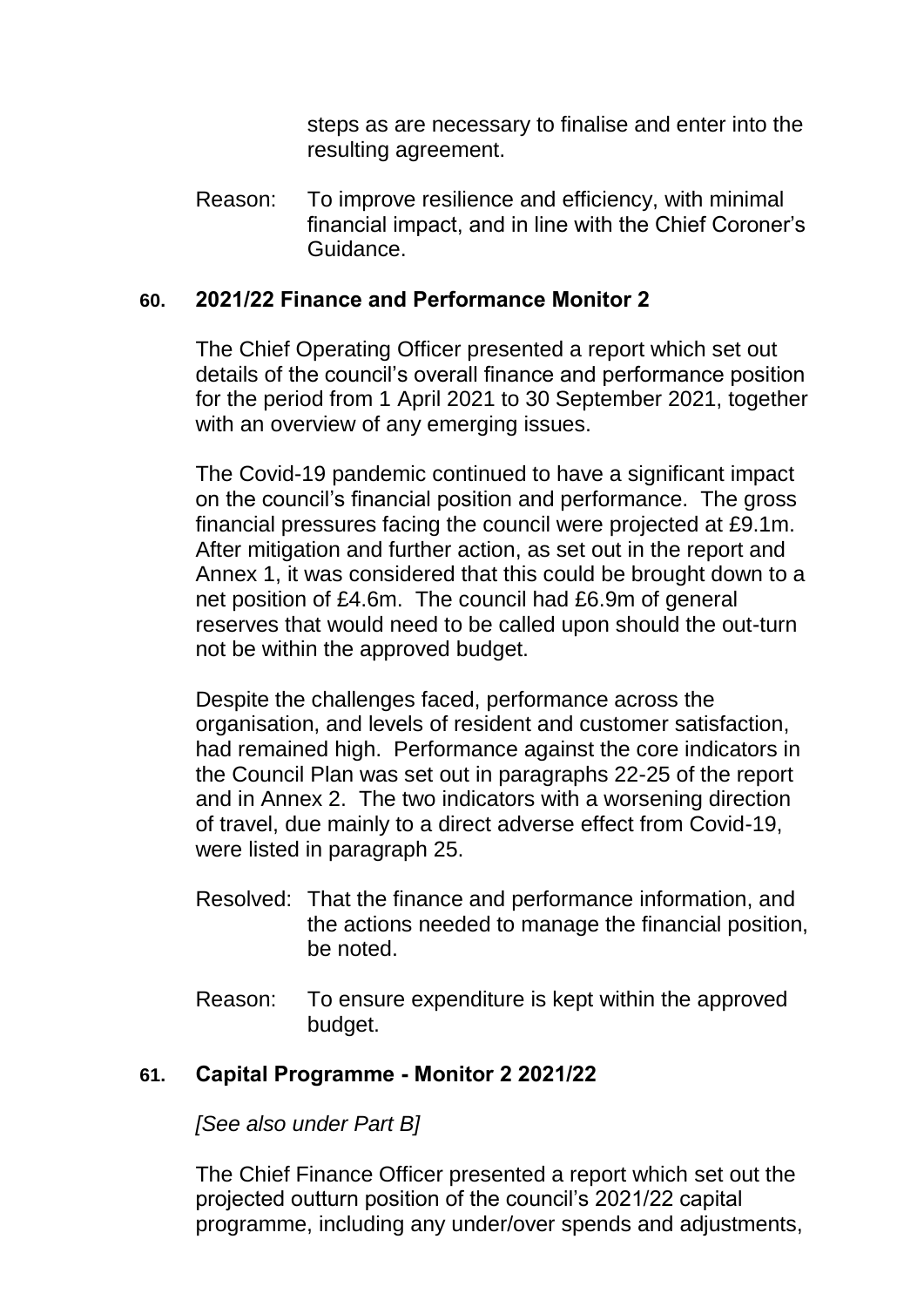along with requests to re-profile budgets to/from current and future years.

A decrease of £15.142m on the current approved programme was reported, resulting in a revised programme for 2021/22 of £143.262m. Variances against each portfolio area were set out in Table 1 at paragraph 6 of the report and detailed in paragraphs 7-43. The revised 5-year programme resulting from these changes was summarised in Table 2 at paragraph 44 and detailed in Annex A.

Resolved: (i) That the 2021/22 revised budget of £143.262m, as set out in Table 1 at paragraph 6 of the report, be noted.

> (ii) That the restated capital programme for 2021/22 – 2025/26, as set out in Table 2 at paragraph 44, be noted.

Reason: To enable the effective management and monitoring of the Council's capital programme.

## **62. Treasury Management Mid-Year Review and Prudential Indicators 2021/22**

The Chief Finance Officer presented a report which provided an update on Treasury Management activity for the period 1 April 2021 to 30 September 2021.

The report, prepared in compliance with CIPFA's Code of Practice on Treasury Management, provided: an economic update for the first part of the 2021/22 financial year; a review of the Treasury Management Strategy Statement and Annual Investment Strategy; the prudential indicators; reviews of the council's investment portfolio and borrowing strategy; and a review of compliance with the Treasury and Prudential Limits.

It was confirmed that during the financial year to date, the council had operated within the treasury limits and Prudential Indicators, as set out in the report and Annex A.

Resolved: (i) That the Treasury Management activities to date in 2021/22 be noted.